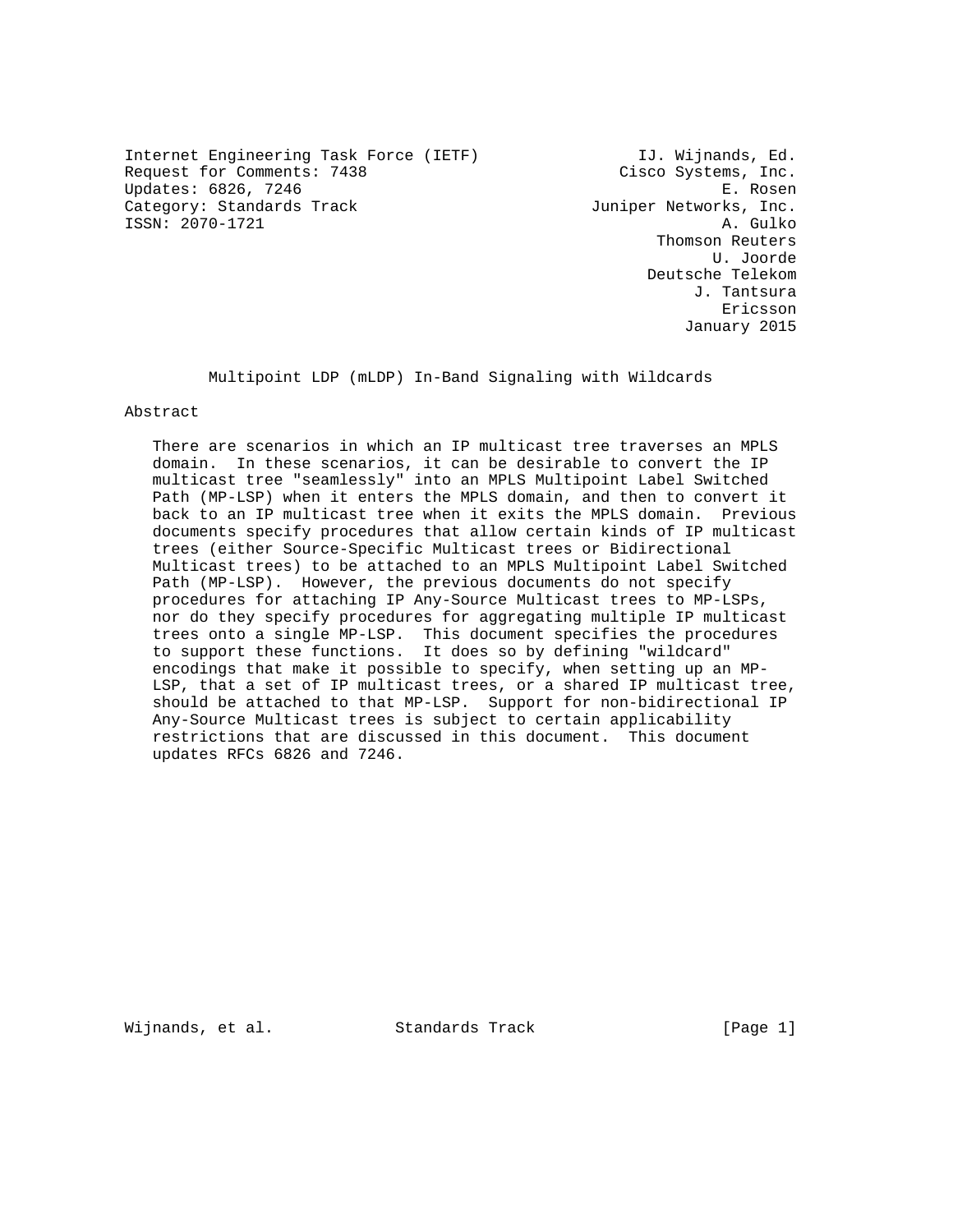Status of This Memo

This is an Internet Standards Track document.

 This document is a product of the Internet Engineering Task Force (IETF). It represents the consensus of the IETF community. It has received public review and has been approved for publication by the Internet Engineering Steering Group (IESG). Further information on Internet Standards is available in Section 2 of RFC 5741.

 Information about the current status of this document, any errata, and how to provide feedback on it may be obtained at http://www.rfc-editor.org/info/rfc7438.

Copyright Notice

 Copyright (c) 2015 IETF Trust and the persons identified as the document authors. All rights reserved.

 This document is subject to BCP 78 and the IETF Trust's Legal Provisions Relating to IETF Documents (http://trustee.ietf.org/license-info) in effect on the date of publication of this document. Please review these documents carefully, as they describe your rights and restrictions with respect to this document. Code Components extracted from this document must include Simplified BSD License text as described in Section 4.e of the Trust Legal Provisions and are provided without warranty as described in the Simplified BSD License.

Wijnands, et al. Standards Track [Page 2]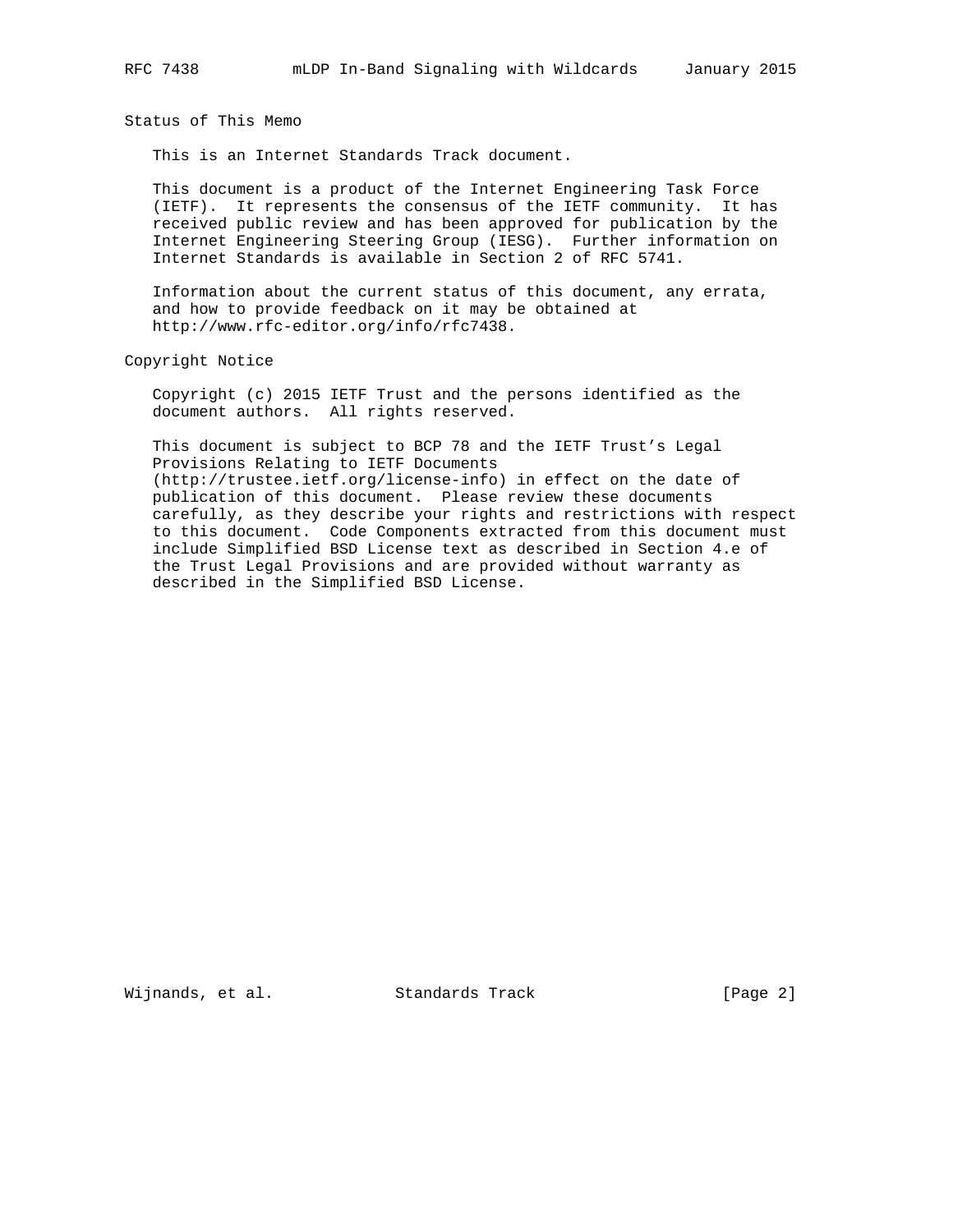Table of Contents

| Introduction                                                                                                                                                                                                                                                                                                                                                                                                  | 3            |
|---------------------------------------------------------------------------------------------------------------------------------------------------------------------------------------------------------------------------------------------------------------------------------------------------------------------------------------------------------------------------------------------------------------|--------------|
| Terminology and Definitions<br>2.                                                                                                                                                                                                                                                                                                                                                                             | 5            |
| 3.<br>Wildcards in mLDP Opaque Value TLVs                                                                                                                                                                                                                                                                                                                                                                     |              |
| Encoding the Wildcards<br>3 1                                                                                                                                                                                                                                                                                                                                                                                 |              |
| Wildcard Semantics<br>3.2.                                                                                                                                                                                                                                                                                                                                                                                    | 8            |
| 3.3. Backwards Compatibility                                                                                                                                                                                                                                                                                                                                                                                  | $\mathsf{R}$ |
| 3.4. Applicability Restrictions with Regard to ASM                                                                                                                                                                                                                                                                                                                                                            | 9            |
|                                                                                                                                                                                                                                                                                                                                                                                                               | 9            |
| 4.1. PIM Shared Tree Forwarding                                                                                                                                                                                                                                                                                                                                                                               | 9            |
| 4.2.                                                                                                                                                                                                                                                                                                                                                                                                          | 11           |
| 4.3. Selective Source Mapping                                                                                                                                                                                                                                                                                                                                                                                 | 11           |
| Procedures for Wildcard Source Usage<br>5.                                                                                                                                                                                                                                                                                                                                                                    | 11           |
| Procedures for Wildcard Group Usage<br>б.                                                                                                                                                                                                                                                                                                                                                                     | 13           |
| Determining the MP-LSP Root (Ingress LSR)<br>$7$ .                                                                                                                                                                                                                                                                                                                                                            | 13           |
| 8.                                                                                                                                                                                                                                                                                                                                                                                                            | 13           |
| 9.                                                                                                                                                                                                                                                                                                                                                                                                            | 14           |
|                                                                                                                                                                                                                                                                                                                                                                                                               | 14           |
| Normative References<br>10 1                                                                                                                                                                                                                                                                                                                                                                                  | 14           |
| 10.2.<br>Informative References                                                                                                                                                                                                                                                                                                                                                                               | 14           |
|                                                                                                                                                                                                                                                                                                                                                                                                               | 15           |
| Authors' Addresses<br>$\mathbf{1}^{(1)} \mathbf{1}^{(2)} \mathbf{1}^{(3)} \mathbf{1}^{(4)} \mathbf{1}^{(5)} \mathbf{1}^{(6)} \mathbf{1}^{(6)} \mathbf{1}^{(6)} \mathbf{1}^{(6)} \mathbf{1}^{(6)} \mathbf{1}^{(6)} \mathbf{1}^{(6)} \mathbf{1}^{(6)} \mathbf{1}^{(6)} \mathbf{1}^{(6)} \mathbf{1}^{(6)} \mathbf{1}^{(6)} \mathbf{1}^{(6)} \mathbf{1}^{(6)} \mathbf{1}^{(6)} \mathbf{1}^{(6)} \mathbf{1}^{(6)}$ | 16           |
|                                                                                                                                                                                                                                                                                                                                                                                                               |              |

# 1. Introduction

 [RFC6826] and [RFC7246] specify procedures for mLDP (Multipoint LDP) that allow an IP multicast tree (either a Source-Specific Multicast tree or a Bidirectional Multicast tree) to be attached "seamlessly" to an MPLS Multipoint Label Switched Path (MP-LSP). This can be useful, for example, when there is multicast data that originates in a domain that supports IP multicast, which then has to be forwarded across a domain that supports MPLS multicast and then has to forwarded across another domain that supports IP multicast. By attaching an IP multicast tree to an MP-LSP, data that is traveling along the IP multicast tree can be moved seamlessly to the MP-LSP when it enters the MPLS multicast domain. The data then travels along the MP-LSP through the MPLS domain. When the data reaches the boundary of the MPLS domain, it can be moved seamlessly to an IP multicast tree. This ability to attach IP multicast trees to MPLS MP-LSPs can be useful in either VPN context or global context.

 In mLDP, every MP-LSP is identified by the combination of a "root node" (or "Ingress Label Switching Router (LSR)") and an "Opaque Value" that, in the context of the root node, uniquely identifies the MP-LSP. These are encoded into an mLDP "Forwarding Equivalence Class (FEC) Element". To set up an MP-LSP, the Egress LSRs originate mLDP

Wijnands, et al. Standards Track [Page 3]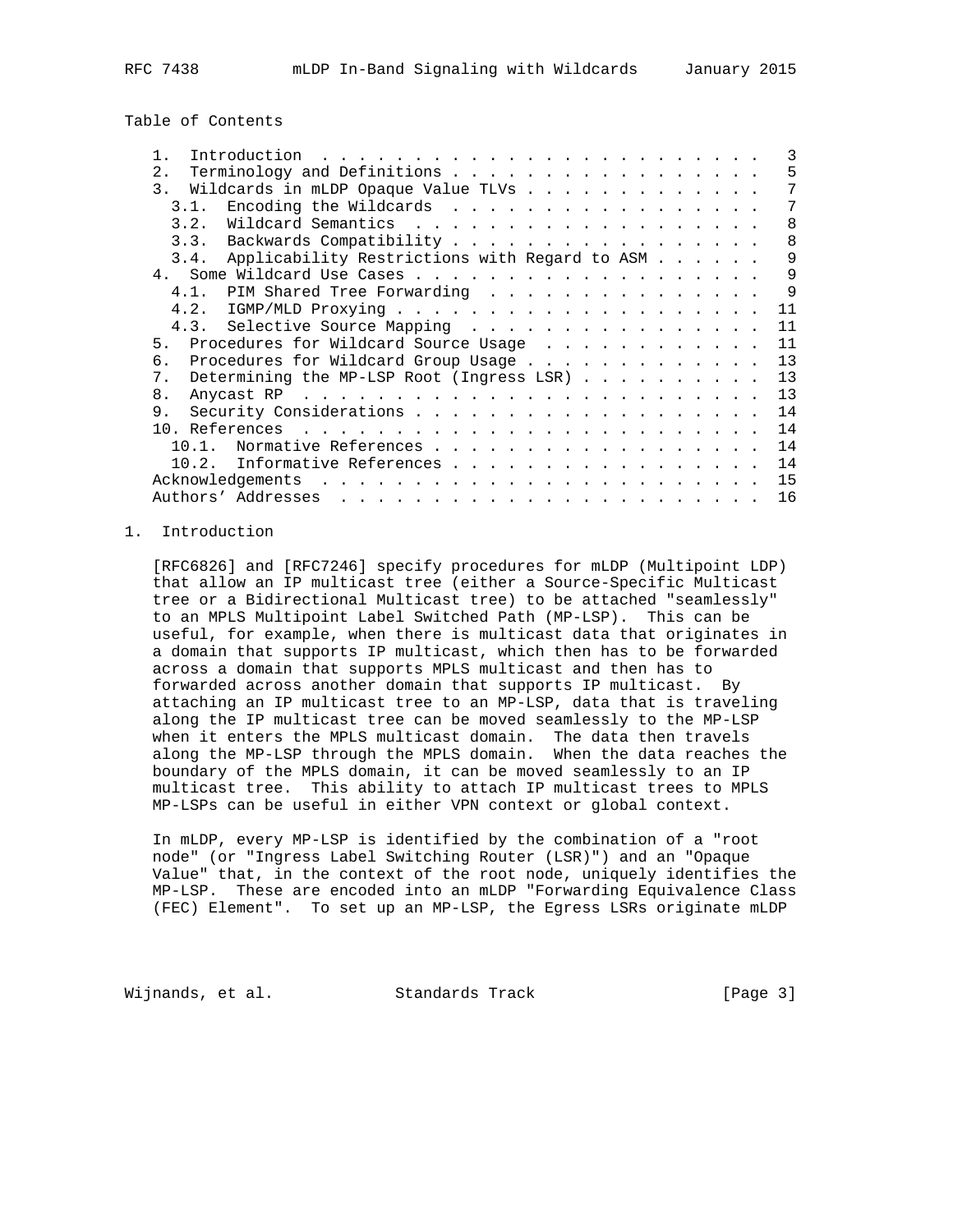control messages containing the FEC element. A given FEC Element value identifies a single MP-LSP and is passed upstream from the Egress LSRs, through the intermediate LSRs, to the Ingress LSR.

 In IP multicast, a multicast tree is identified by the combination of an IP source address ("S") and an IP group address ("G"), usually written as "(S,G)". A tree carrying traffic of multiple sources is identified by its group address, and the identifier is written as  $"$  (  $*$  , G )  $"$  .

 When an MP-LSP is being set up, the procedures of [RFC6826] and [RFC7246], known as "mLDP in-band signaling", allow the Egress LSRs of the MP-LSP to encode the identifier of an IP multicast tree in the "Opaque Value" field of the mLDP FEC Element that identifies the MP- LSP. Only the Egress and Ingress LSRs are aware that the mLDP FEC Elements contain encodings of the IP multicast tree identifier; intermediate nodes along the MP-LSP do not take any account of the internal structure of the FEC Element's Opaque Value, and the internal structure of the Opaque Value does not affect the operation of mLDP. By using mLDP in-band signaling, the Egress LSRs of an MP- LSP inform the Ingress LSR that they expect traffic of the identified IP multicast tree (and only that traffic) to be carried on the MP- LSP. That is, mLDP in-band signaling not only sets up the MP-LSP, it also binds a given IP multicast tree to the MP-LSP.

 If multicast is being done in a VPN context [RFC7246], then the mLDP FEC elements also contain a "Route Distinguisher" (RD) (see [RFC7246]), as the IP multicast trees are identified not merely by "(S,G)" but by "(RD,S,G)". The procedures of this document are also applicable in this case. Of course, when an Ingress LSR processes an in-band signaling Opaque Value that contains an RD, it does so in the context of the VPN associated with that RD.

 If mLDP in-band signaling is not used, then some other protocol must be used to bind an IP multicast tree to the MP-LSP; this requires additional communication mechanisms between the Ingress LSR and the Egress LSRs of the MP-LSP. The purpose of mLDP in-band signaling is to eliminate the need for these other protocols.

 When following the procedures of [RFC6826] and [RFC7246] for non bidirectional trees, the Opaque Value has an IP source address (S) and an IP group address (G) encoded into it, thus enabling it to identify a particular IP multicast (S,G) tree. Only a single IP source-specific multicast tree (i.e., a single "(S,G)") can be identified in a given FEC element. As a result, a given MP-LSP can carry data from only a single IP source-specific multicast tree (i.e., a single "(S,G) tree"). However, there are scenarios in which it would be desirable to aggregate a number of (S,G) trees on a

Wijnands, et al. Standards Track [Page 4]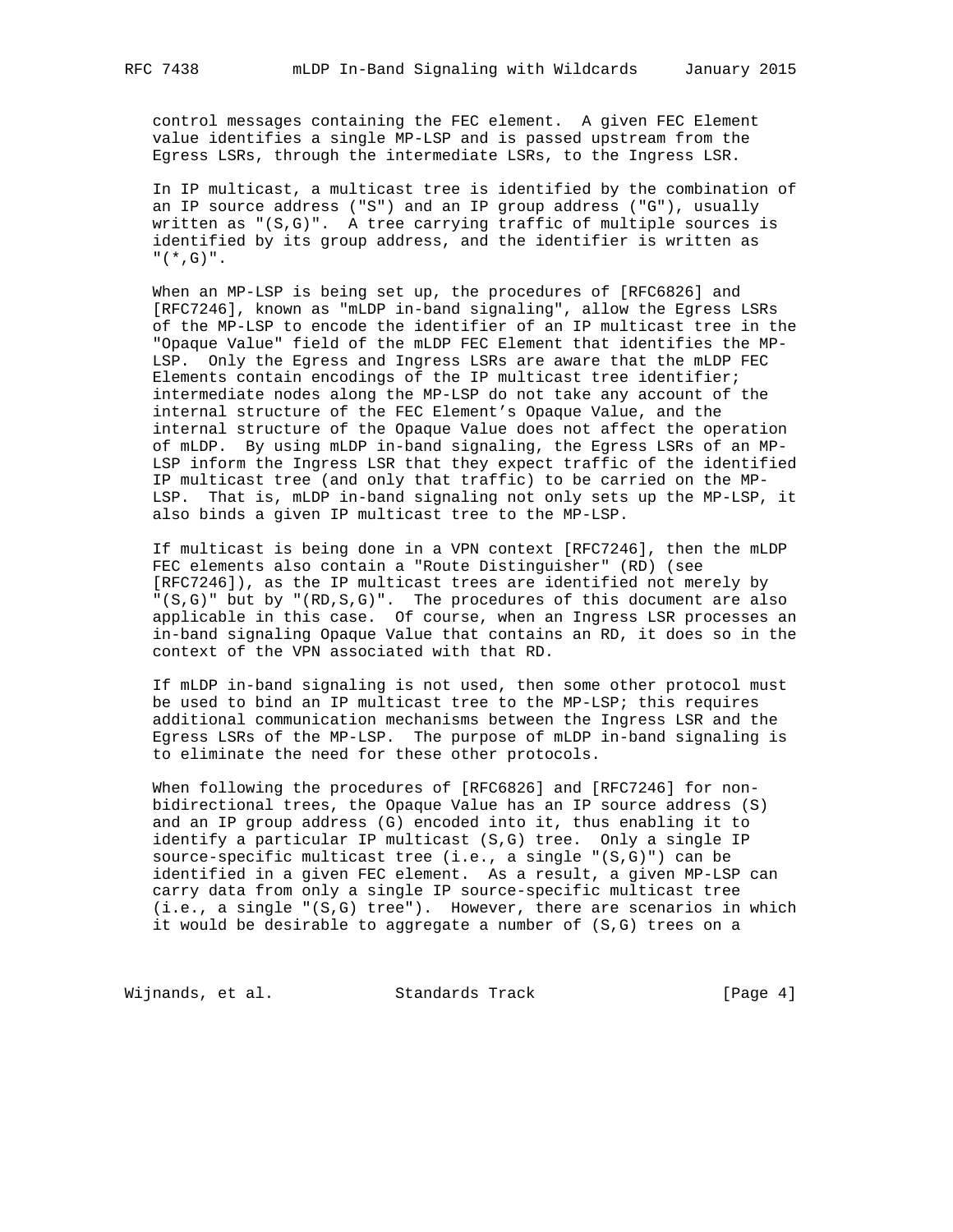single MP-LSP. Aggregation allows a given number of IP multicast trees to use a smaller number of MP-LSPs, thus saving state in the network.

 In addition, [RFC6826] and [RFC7246] do not support the attachment of an Any-Source Multicast (ASM) shared tree to an MP-LSP, except in the case where the ASM shared tree is a bidirectional tree (i.e., a tree set up by BIDIR-PIM [RFC5015]). However, there are scenarios in which it would be desirable to attach a non-bidirectional ASM shared tree to an MP-LSP.

 This document specifies a way to encode an mLDP "Opaque Value" in which either the "S" or the "G" or both are replaced by a "wildcard" (written as "\*"). Procedures are described for using the wildcard encoding to map non-bidirectional ASM shared trees to MP-LSPs and for mapping multiple (S,G) trees (with a common value of S or a common value of G) to a single MP-LSP.

Some example scenarios where wildcard encoding is useful are

- o PIM shared tree forwarding with "threshold infinity";
- o IGMP/Multicast Listener Discovery (MLD) proxying; and
- o Selective Source mapping.

 These scenarios are discussed in Section 4. Note that this list of scenarios is not meant to be exhaustive.

 This document specifies only the mLDP procedures that are specific to the use of wildcards. mLDP in-band signaling procedures that are not specific to the use of wildcards can be found in [RFC6826] and [RFC7246]. Unless otherwise specified in this document, those procedures still apply when wildcards are used.

2. Terminology and Definitions

 Readers of this document are assumed to be familiar with the terminology and concepts of the documents listed as Normative References. For convenience, some of the more frequently used terms appear below.

 IGMP: Internet Group Management Protocol.

Wijnands, et al. Standards Track [Page 5]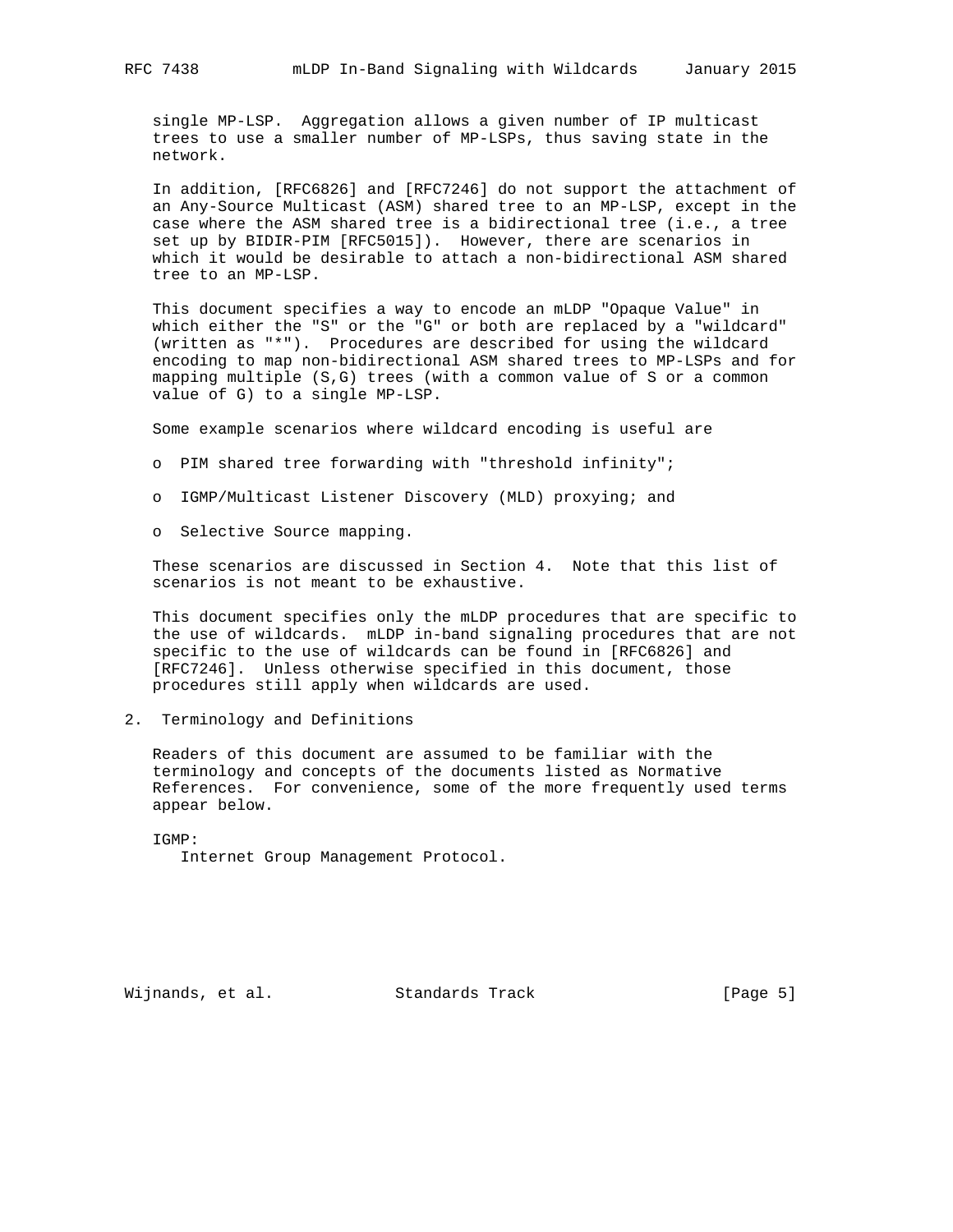In-band signaling: Using the opaque value of a mLDP FEC element to carry the (S,G) or (\*,G) identifying a particular IP multicast tree. This document also allows  $(S,*)$  to be encoded in the opaque value; see Section 6. Ingress LSR: Root node of a MP-LSP. When mLDP in-band signaling is used, the Ingress LSR receives mLDP messages about a particular MP-LSP from downstream and emits IP multicast control messages upstream. The set of IP multicast control messages that are emitted upstream depends upon the contents of the LDP Opaque Value TLVs. The Ingress LSR also receives IP multicast data messages from upstream and sends them downstream as MPLS packets on an MP-LSP. IP multicast tree: An IP multicast distribution tree identified by an IP multicast group address and optionally a source IP address, also referred to as  $(S,G)$  and  $(*,G)$ . MLD: Multicast Listener Discovery. mLDP: Multipoint LDP. MP-LSP: A Point-to-Multipoint (P2MP) or Multipoint-to-Multipoint (MP2MP) LSP. PIM: Protocol Independent Multicast. PIM-ASM: PIM Any-Source Multicast. PIM-SM: PIM Sparse Mode. PIM-SSM: PIM Source-Specific Multicast. RP: The PIM Rendezvous Point.

Wijnands, et al. Standards Track [Page 6]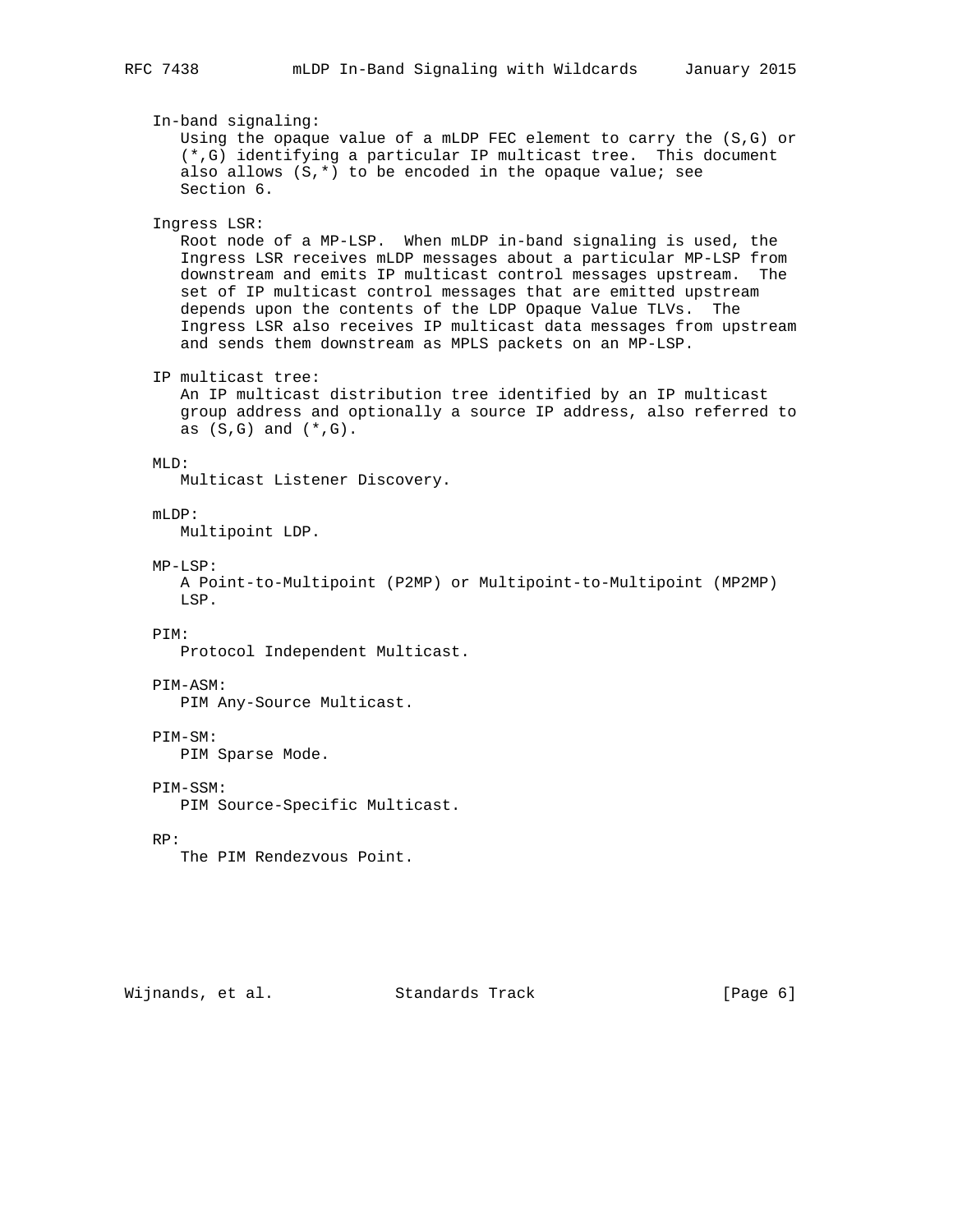### Egress LSR:

 The Egress LSRs of an MP-LSP are LSPs that receive MPLS multicast data packets from upstream on that MP-LSP, and that forward that data downstream as IP multicast data packets. The Egress LSRs also receive IP multicast control messages from downstream and send mLDP control messages upstream. When in-band signaling is used, the Egress LSRs construct Opaque Value TLVs that contain IP source and/or group addresses based on the contents of the IP multicast control messages received from downstream.

#### Threshold Infinity:

 A PIM-SM procedure where no source-specific multicast (S,G) trees are created for multicast packets that are forwarded down the shared tree (\*,G).

TLV:

 A protocol element consisting of a type field, followed by a length field, followed by a value field. Note that the value field of a TLV may be subdivided into a number of subfields.

 The key words "MUST", "MUST NOT", "REQUIRED", "SHALL", "SHALL NOT", "SHOULD", "SHOULD NOT", "RECOMMENDED", "NOT RECOMMENDED", "MAY", and "OPTIONAL" in this document are to be interpreted as described in RFC 2119 [RFC2119].

## 3. Wildcards in mLDP Opaque Value TLVs

 [RFC6826] and [RFC7246] define the following Opaque Value TLVs: Transit IPv4 Source TLV, Transit IPv6 Source TLV, Transit VPNv4 Source TLV, and Transit VPNv6 Source TLV. The value field of each such TLV is divided into a number of subfields, one of which contains an IP source address, and one of which contains an IP group address. Per those documents, these fields must contain valid IP addresses.

 This document extends the definition of those TLVs by allowing either the IP source address field or the IP group address field (or both) to specify a "wildcard" rather than a valid IP address.

## 3.1. Encoding the Wildcards

 A value of all zeroes in the IP source address subfield is used to represent a wildcard source address. A value of all zeroes in the IP group address subfield is used to represent the wildcard group address. Note that the lengths of these subfields are as specified in the previous documents.

Wijnands, et al. Standards Track [Page 7]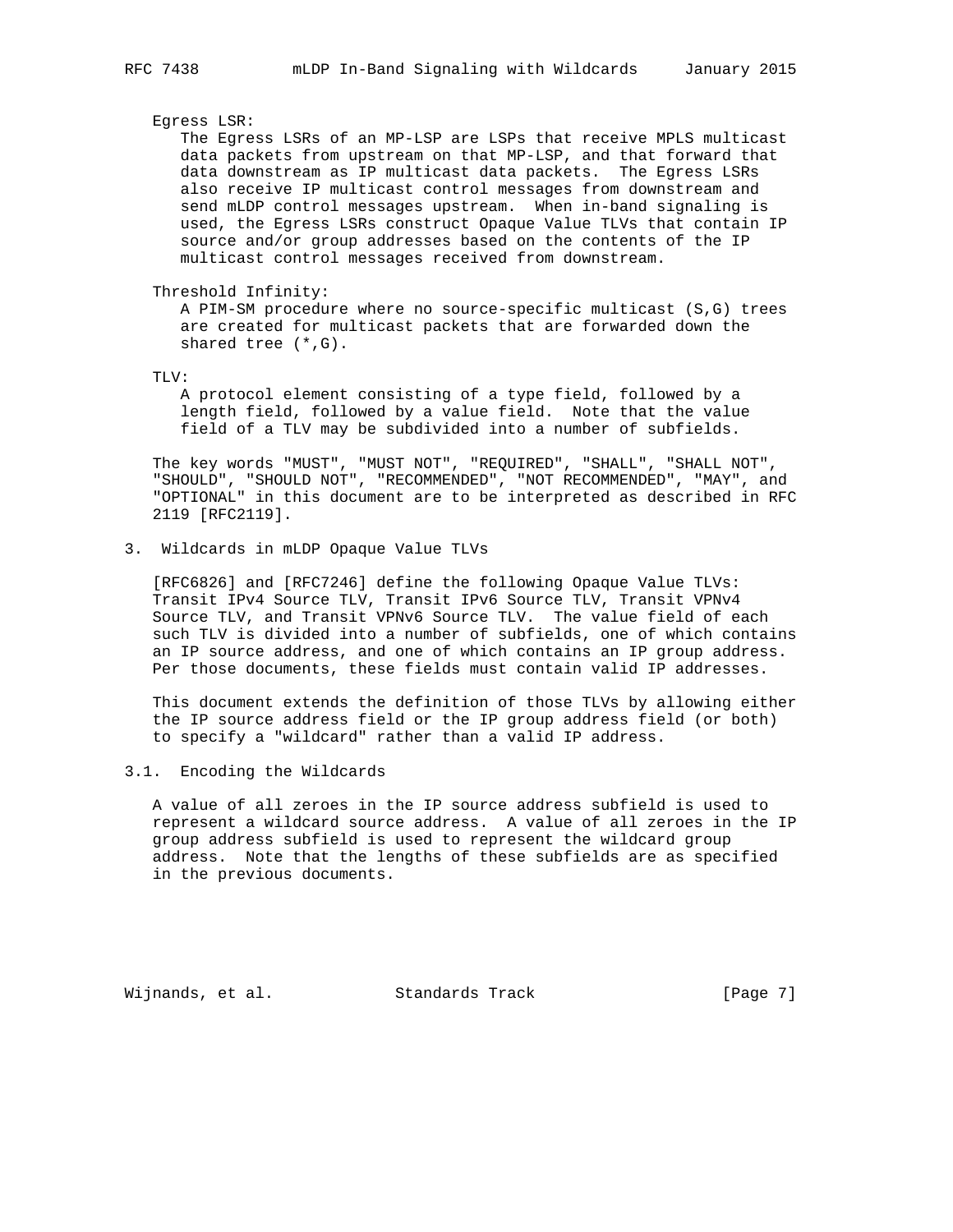## 3.2. Wildcard Semantics

 If the IP source address subfield contains the wildcard, and the IP group address subfield contains an IP multicast group address that is NOT in the SSM address range (see Section 4.8 of [RFC4601]), then the TLV identifies a PIM-SM shared tree. Please see Section 3.4 for the applicability restrictions that apply to this case.

 If the IP source address subfield contains the wildcard, and the IP group address subfield contains an IP multicast group address that is in the SSM address range, then the TLV identifies the collection of PIM trees with the given group address.

 If the IP source address subfield contains a non-zero IP address, and the IP group address subfield contains the wildcard, the TLV identifies the collection of PIM-SSM trees that have the source address as their root.

 Procedures for the use of the wildcards are discussed in Sections 4, 5, and 6. Please note that, as always, the structure of an Opaque Value TLV does not affect the operation of mLDP. The structure is meaningful only to the IP multicast modules at the Ingress and Egress LSRs.

 Procedures for the use of a wildcard group in the following TLVs (defined in [RFC6826] or [RFC7246]) are outside the scope of the current document: Transit IPv4 Bidir TLV, Transit IPv6 Bidir TLV, Transit VPNv4 Bidir TLV, and Transit VPNv6 Bidir TLV.

 Procedures for the use of both a wildcard source and a wildcard group in the same TLV are outside the scope of the current document.

 Note that the Bidir TLVs do not have a source address subfield, and hence the notion of a wildcard source is not applicable to them.

3.3. Backwards Compatibility

 The procedures of this document do not change the behavior described in [RFC6826] and [RFC7246].

 A correctly operating Egress LSR that supports [RFC6826] and/or [RFC7246], but that does not support this document, will never generate mLDP FEC Element Opaque values that contain source or group wildcards.

 Neither [RFC6826] nor [RFC7246] specifies the behavior of an Ingress LSR that receives mLDP FEC Element Opaque values that contain zeroes in the source address or group address subfields. However, if an

Wijnands, et al. Standards Track [Page 8]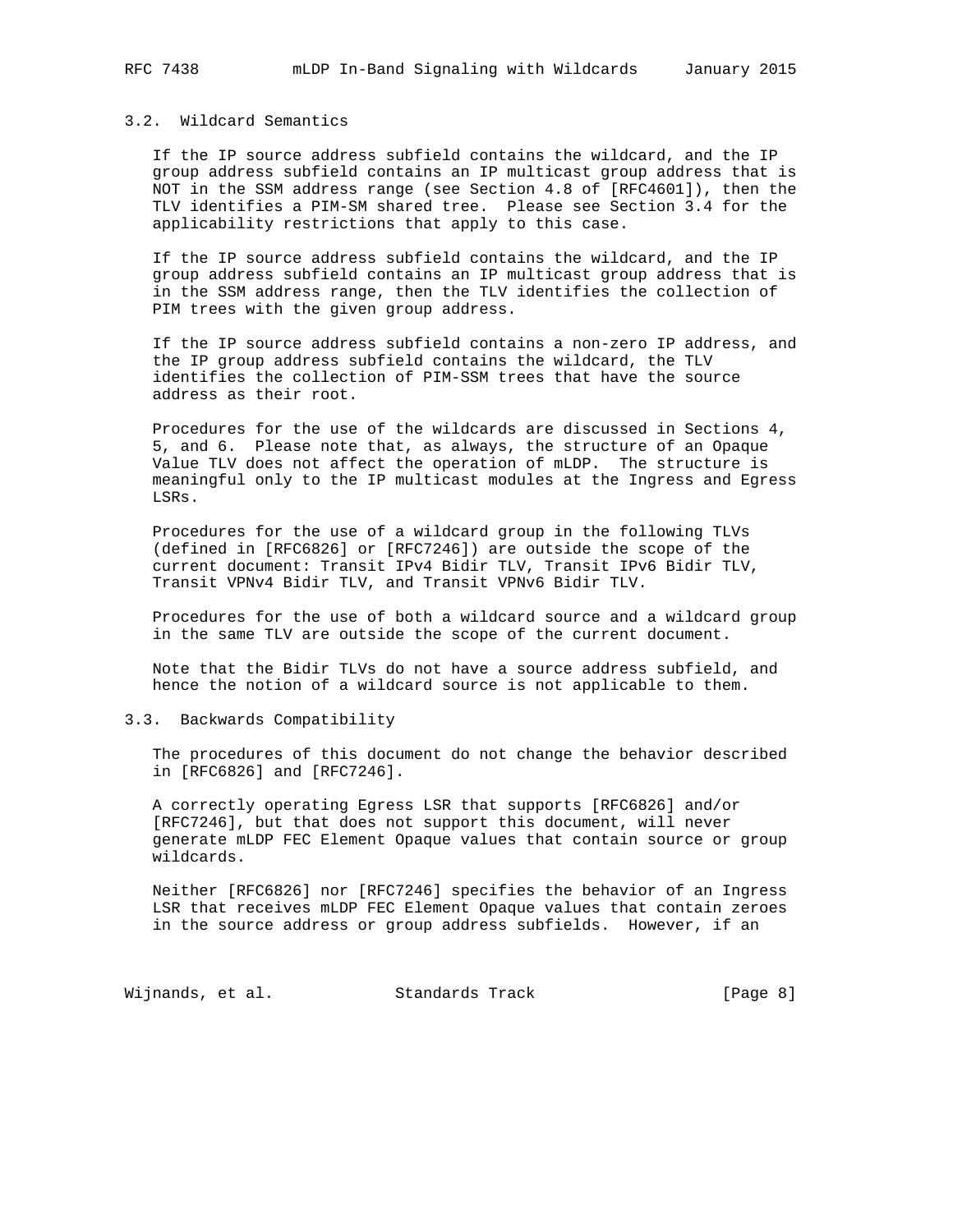Ingress LSR supports [RFC6826] and/or [RFC7246], but does not support this document, then it has no choice but to treat any such received FEC elements as invalid; the procedures specified in [RFC6826] and [RFC7246] do not work when the Opaque values contain zeroes in the source address or group address subfields.

 The procedures of this document thus presuppose that if an Egress LSR uses wildcard encodings when setting up an MP-LSP, then the Ingress LSR (i.e., the root of the multipoint LSP) supports the procedures of this document. An Egress LSR MUST NOT use wildcard encodings when setting up a particular multipoint LSP unless it is known a priori that the Ingress LSR supports the procedures of this document. How this is known is outside the scope of this document.

### 3.4. Applicability Restrictions with Regard to ASM

 In general, support for non-bidirectional PIM-ASM trees requires (a) a procedure for determining the set of sources for a given ASM tree ("source discovery"), and (b) a procedure for pruning a particular source off a shared tree ("source pruning"). No such procedures are specified in this document. Therefore, the combination of a wildcard source with an ASM group address MUST NOT be used unless it is known a priori that neither source discovery nor source pruning are needed. How this is known is outside the scope of this document. Section 4 describes some use cases in which source discovery and source pruning are not needed.

 There are, of course, use cases where source discovery and/or source pruning is needed. These can be handled with procedures such as those specified in [RFC6513], [RFC6514], and [GTM]. Use of mLDP in band signaling is NOT RECOMMENDED for those cases.

#### 4. Some Wildcard Use Cases

 This section discusses a number of wildcard use cases. The set of use cases here is not meant to be exhaustive. In each of these use cases, the Egress LSRs construct mLDP Opaque Value TLVs that contain wildcards in the IP source address or IP group address subfields.

#### 4.1. PIM Shared Tree Forwarding

 PIM [RFC4601] has the concept of a "shared tree", identified as (\*,G). This concept is only applicable when G is an IP multicast group address that is not in the SSM address range (i.e., is an ASM group address). Every ASM group is associated with a Rendezvous Point (RP), and the  $(*,G)$  tree is built towards the RP (i.e., its root is the RP). The RP for group G is responsible for forwarding

Wijnands, et al. Standards Track [Page 9]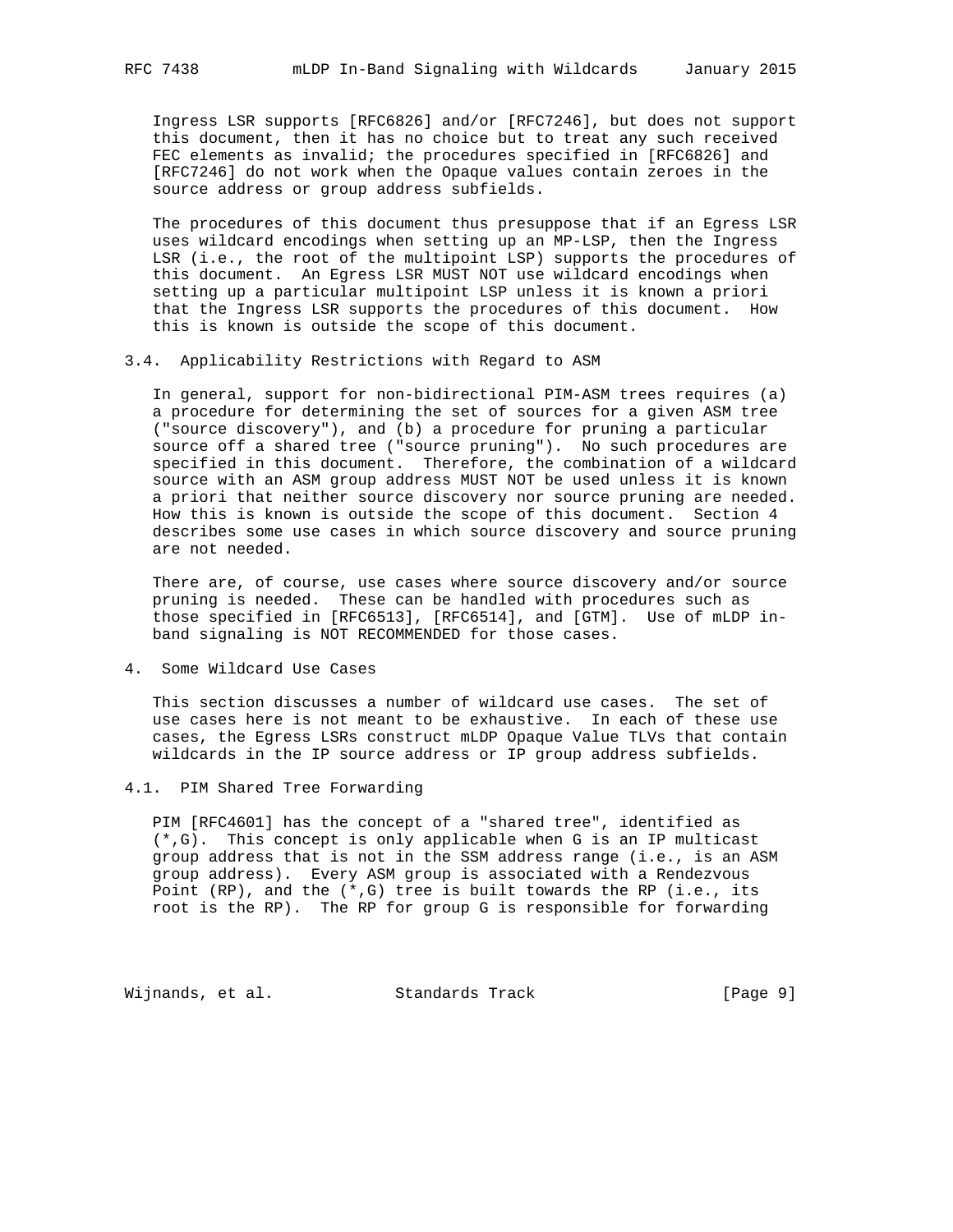packets down the (\*,G) tree. The packets forwarded down the (\*,G) tree may be from any multicast source, as long as they have an IP destination address of G.

 The RP learns about all the multicast sources for a given group and then joins a source-specific tree for each such source. That is, when the RP for G learns that S has multicast data to send to G, the RP joins the (S,G) tree. When the RP receives multicast data from S that is destined to G, the RP forwards the data down the  $(*,G)$  tree. There are several different ways that the RP may learn about the sources for a given group. The RP may learn of sources via PIM Register messages [RFC4601], via Multicast Source Discovery Protocol (MSDP) [RFC3618], or by observing packets from a source that is directly connected to the RP.

 In PIM, a PIM router that has receivers for a particular ASM multicast group G (known as a "last hop" router for G) will first join the  $(*$ , G) tree. As it receives multicast traffic on the  $(*$ , G) tree, it learns (by examining the IP headers of the multicast data packets) the sources that are transmitting to G. Typically, when a last hop router for group G learns that source S is transmitting to G, the last hop router joins the (S,G) tree and "prunes" S off the (\*,G) tree. This allows each last hop router to receive the multicast data along the shortest path from the source to the last hop router. (Full details of this behavior can be found in [RFC4601].)

 In some cases, however, a last hop router for group G may decide not to join the source trees, but rather to keep receiving all the traffic for G from the (\*,G) tree. In this case, we say that the last hop router has "threshold infinity" for group G. This is optional behavior documented in [RFC4601]. "Threshold infinity" is often used in deployments where the RP is between the multicast sources and the multicast receivers for group G, i.e., in deployments where it is known that the shortest path from any source to any receiver of the group goes through the RP. In these deployments, there is no advantage for a last hop router to join a source tree since the data is already traveling along the shortest path. The only effect of executing the complicated procedures for joining a source tree and pruning the source off the shared tree would be to increase the amount of multicast routing state that has to be maintained in the network.

 To efficiently use mLDP in-band signaling in this scenario, it is necessary for the Egress LSRs to construct an Opaque Value TLV that identifies a (\*,G) tree. This is done by using the wildcard in the IP source address subfield and setting the IP group address subfield to G.

Wijnands, et al. Standards Track [Page 10]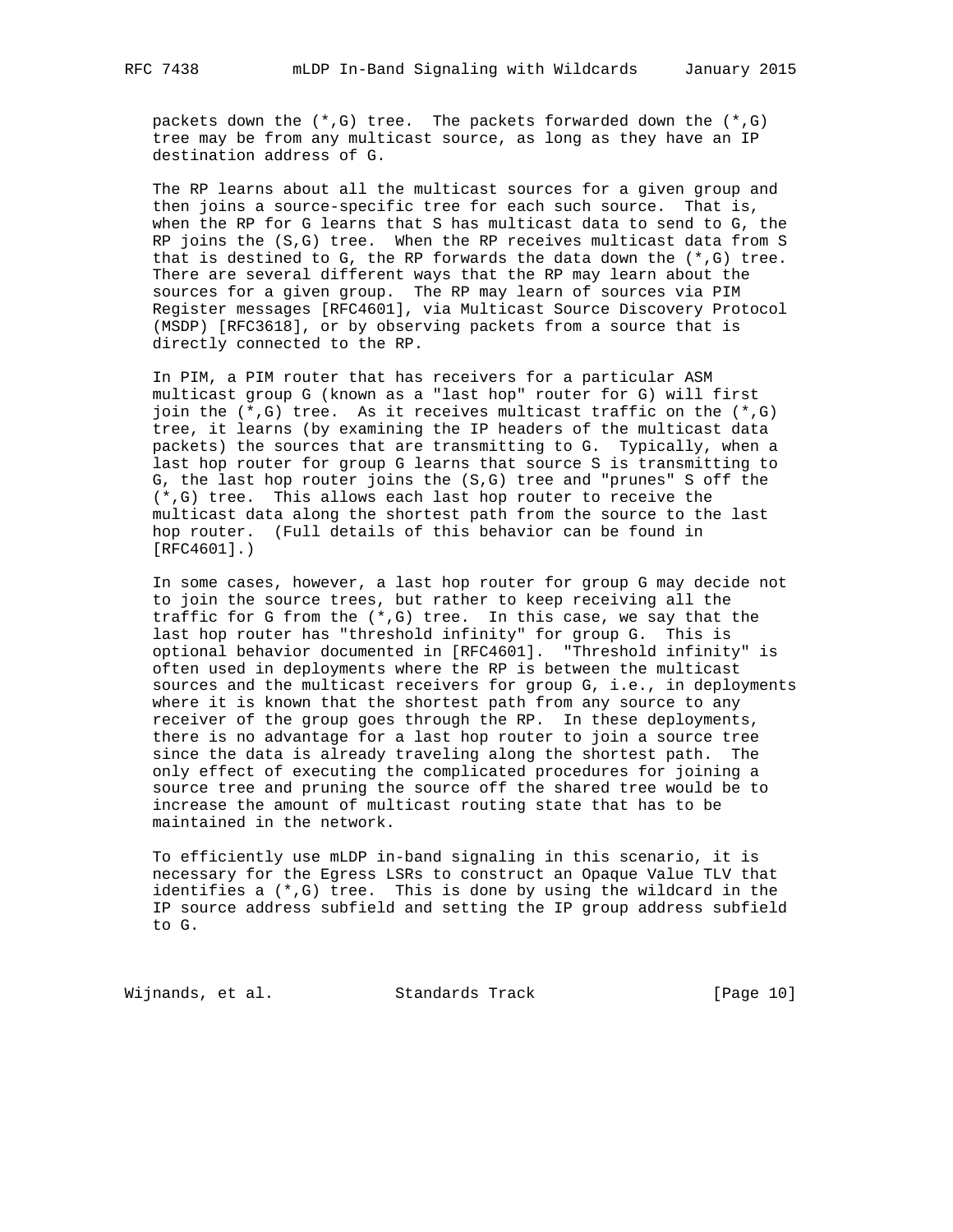Note that these mLDP in-band signaling procedures do not support PIM- ASM in scenarios where "threshold infinity" is not used.

# 4.2. IGMP/MLD Proxying

 There are scenarios where the multicast senders and receivers are directly connected to an MPLS routing domain, and where it is desired to use mLDP rather than PIM to set up "trees" through that domain.

 In these scenarios, we can apply "IGMP/MLD proxying" and eliminate the use of PIM. The senders and receivers consider the MPLS domain to be single hop between each other. [RFC4605] documents procedures where a multicast routing protocol is not necessary to build a "simple tree". Within the MPLS domain, mLDP will be used to build an MP-LSP, but this is hidden from the senders and receivers. The procedures defined in [RFC4605] are applicable since the senders and receivers are considered to be one hop away from each other.

 For mLDP to build the necessary MP-LSP, it needs to know the root of the tree. Following the procedures as defined in [RFC4605], we depend on manual configuration of the mLDP root for the ASM multicast group. Since the MP-LSP for a given ASM multicast group will carry traffic from all the sources for that group, the Opaque Value TLV used to construct the MP-LSP will contain a wildcard in the IP source address subfield.

# 4.3. Selective Source Mapping

 In many IPTV deployments, the content servers are gathered into a small number of sites. Popular channels are often statically configured and forwarded over a core MPLS network to the Egress routers. Since these channels are statically defined, they MAY also be forwarded over a multipoint LSP with wildcard encoding. The sort of wildcard encoding that needs to be used (source and/or group) depends on the source/group allocation policy of the IPTV provider. Other options are to use MSDP [RFC3618] or BGP "Auto-Discovery" procedures [RFC6513] for source discovery by the Ingress LSR. Based on the received wildcard, the Ingress LSR can select from the set of IP multicast streams for which it has state.

## 5. Procedures for Wildcard Source Usage

 The decision to use mLDP in-band signaling is made by the IP multicast component of an Egress LSR, based on provisioned policy. The decision to use (or not to use) a wildcard in the IP source address subfield of an mLDP Opaque Value TLV is also made by the IP multicast component, again based on provisioned policy. Following are some example policies that may be useful:

Wijnands, et al. Standards Track [Page 11]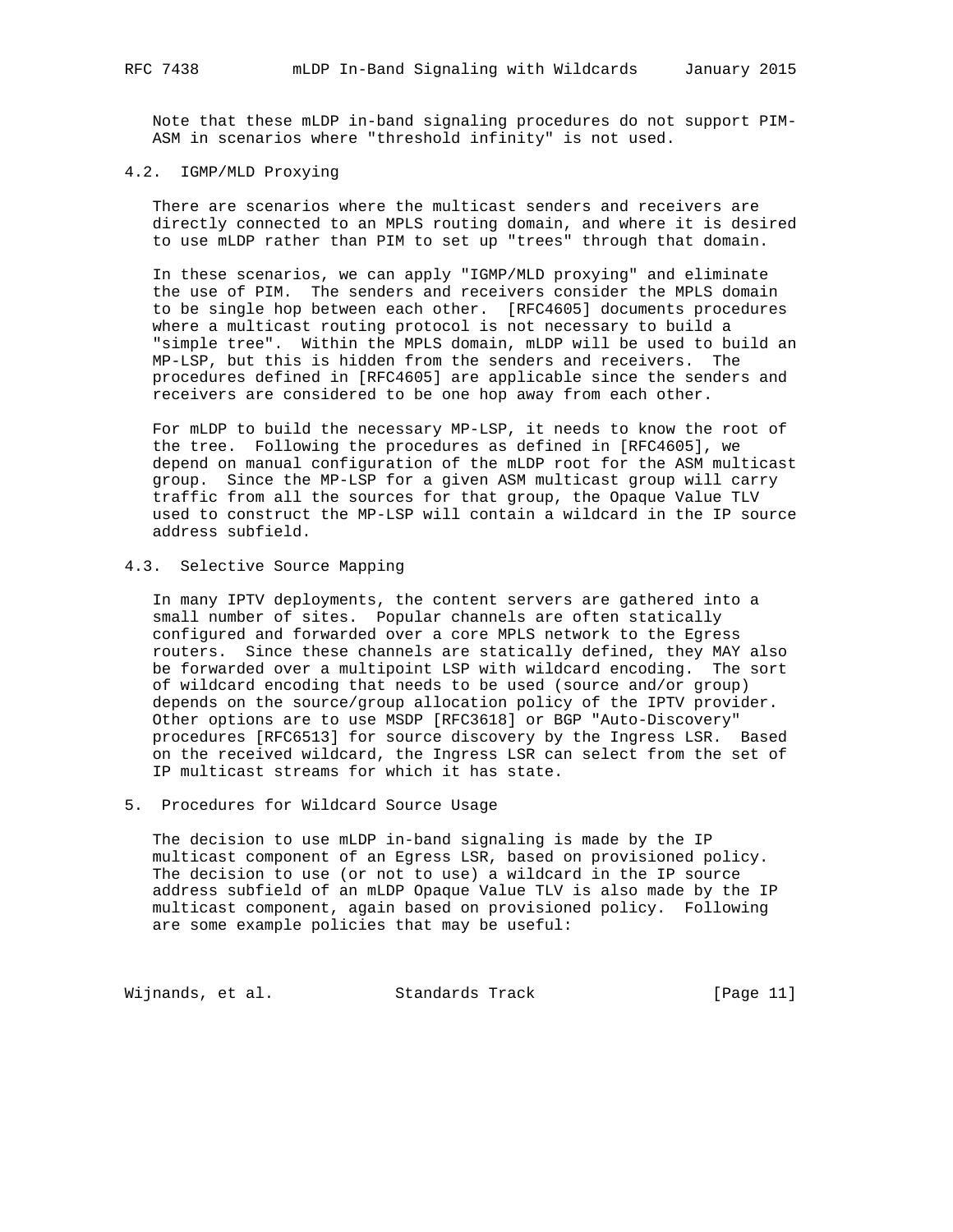- 1. Suppose that PIM is enabled, an Egress LSR needs to join a non bidirectional ASM group G, and the RP for G is reachable via a BGP route. The Egress LSR may choose the BGP Next Hop of the route to the RP to be the Ingress LSR (root node) of the MP-LSP corresponding to the (\*,G) tree (see also Section 7). The Egress LSR may identify the (\*,G) tree by using an mLDP Opaque Value TLV whose IP source address subfield contains a wildcard, and whose IP group address subfield contains G.
- 2. Suppose that PIM is not enabled for group G, and an IGMP/MLD group membership report for G has been received by an Egress LSR. The Egress LSR may determine the "proxy device" for G (see Section 4.2). It can then set up an MP-LSP for which the proxy device is the Ingress LSR. The Egress LSR needs to signal the Ingress LSR that the MP-LSP is to carry traffic belonging to group G; it does this by using an Opaque Value TLV whose IP source address subfield contains a wildcard, and whose IP group address subfield contains G.

 As the policies needed in any one deployment may be very different than the policies needed in another, this document does not specify any particular set of policies as being mandatory to implement.

 When the Ingress LSR receives an mLDP Opaque Value TLV that has been defined for in-band signaling, the information from the subfields of that TLV is passed to the IP multicast component of the Ingress LSR. If the IP source address subfield contains a wildcard, the IP multicast component must determine how to process it. The processing MUST follow the rules below:

- 1. If PIM is enabled and the group identified in the Opaque Value TLV is a non-bidirectional ASM group, the Ingress LSR acts as if it had received a (\*,G) IGMP/MLD report from a downstream node, and the procedures defined in [RFC4601] are followed.
- 2. If PIM is enabled and the identified group is a PIM-SSM group, all multicast sources known for the group on the Ingress LSR are to be forwarded down the MP-LSP. In this scenario, it is assumed that the Ingress LSR is already receiving all the necessary traffic. How the Ingress LSR receives this traffic is outside the scope of this document.
- 3. If PIM is not enabled for the identified group, the Ingress LSR acts as if it had received a (\*,G) IGMP/MLD report from a downstream node, and the procedures as defined in [RFC4605] are followed. The Ingress LSR should forward the (\*,G) packets to the Egress LSR through the MP-LSP identified by the Opaque Value TLV. (See also Section 4.2.)

Wijnands, et al. Standards Track [Page 12]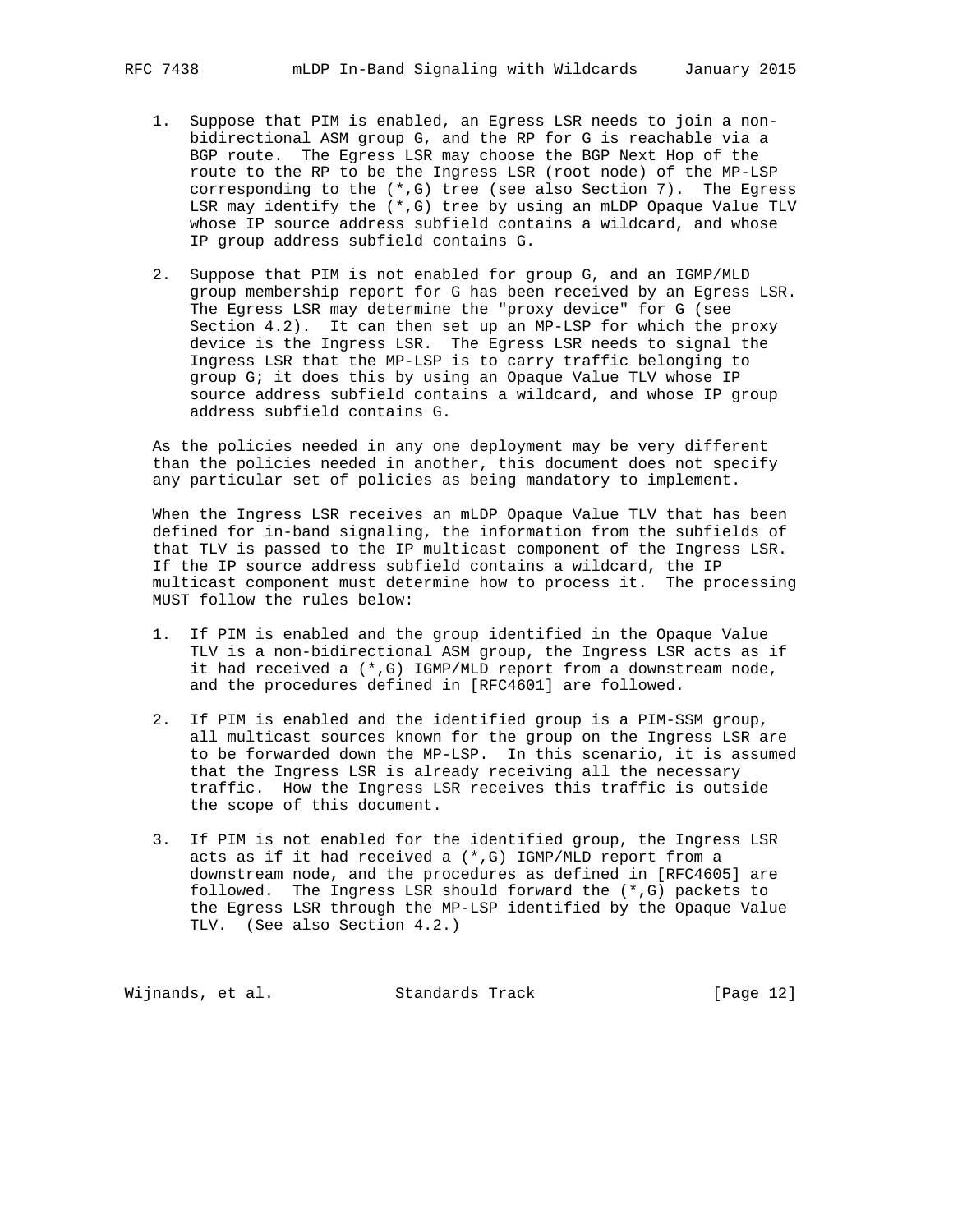## 6. Procedures for Wildcard Group Usage

 The decision to use mLDP in-band signaling is made by the IP multicast component of an Egress LSR based on provisioned policy. The decision to use (or not to use) a wildcard in the IP group address subfield of an mLDP Opaque Value TLV is also made by the IP multicast component of the Egress LSR, again based on provisioned policy. As the policies needed in any one deployment may be very different than the policies needed in another, this document does not specify any particular set of policies as being mandatory to implement.

When the Ingress LSR (i.e., the root node of the MP-LSP) receives an mLDP Opaque Value TLV that has been defined for in-band signaling, the information from the subfields of that TLV is passed to the IP multicast component of the Ingress LSR. If the IP group address subfield contains a wildcard, then the Ingress LSR examines its IP multicast routing table to find all the IP multicast streams whose IP source address is the address specified in the IP source address subfield of the TLV. All these streams SHOULD be forwarded down the MP-LSP identified by the Opaque Value TLV. Note that some of these streams may have SSM group addresses, while some may have ASM group addresses.

7. Determining the MP-LSP Root (Ingress LSR)

 [RFC6826] and [RFC7246] describe procedures by which an Egress LSR may determine the MP-LSP root node address corresponding to a given (S,G) IP multicast stream. That determination is based upon the IP address of the source ("S") of the multicast stream. To follow the procedures of this document, it is necessary to determine the MP-LSP root node corresponding to a given (\*,G) set of IP multicast streams. The only difference from the above mentioned procedures is that the Proxy device or RP address is used instead of the source to discover the mLDP root node address.

 Other procedures for determining the root node are also allowed, as determined by policy.

8. Anycast RP

 In the scenarios where mLDP in-band signaling is used, it is unlikely that the RP-to-group mappings are being dynamically distributed over the MPLS core. It is more likely that the RP address is statically configured at each multicast site. In these scenarios, it is advisable to configure an Anycast RP address at each site in order to provide redundancy. See [RFC3446] for more details.

Wijnands, et al. Standards Track [Page 13]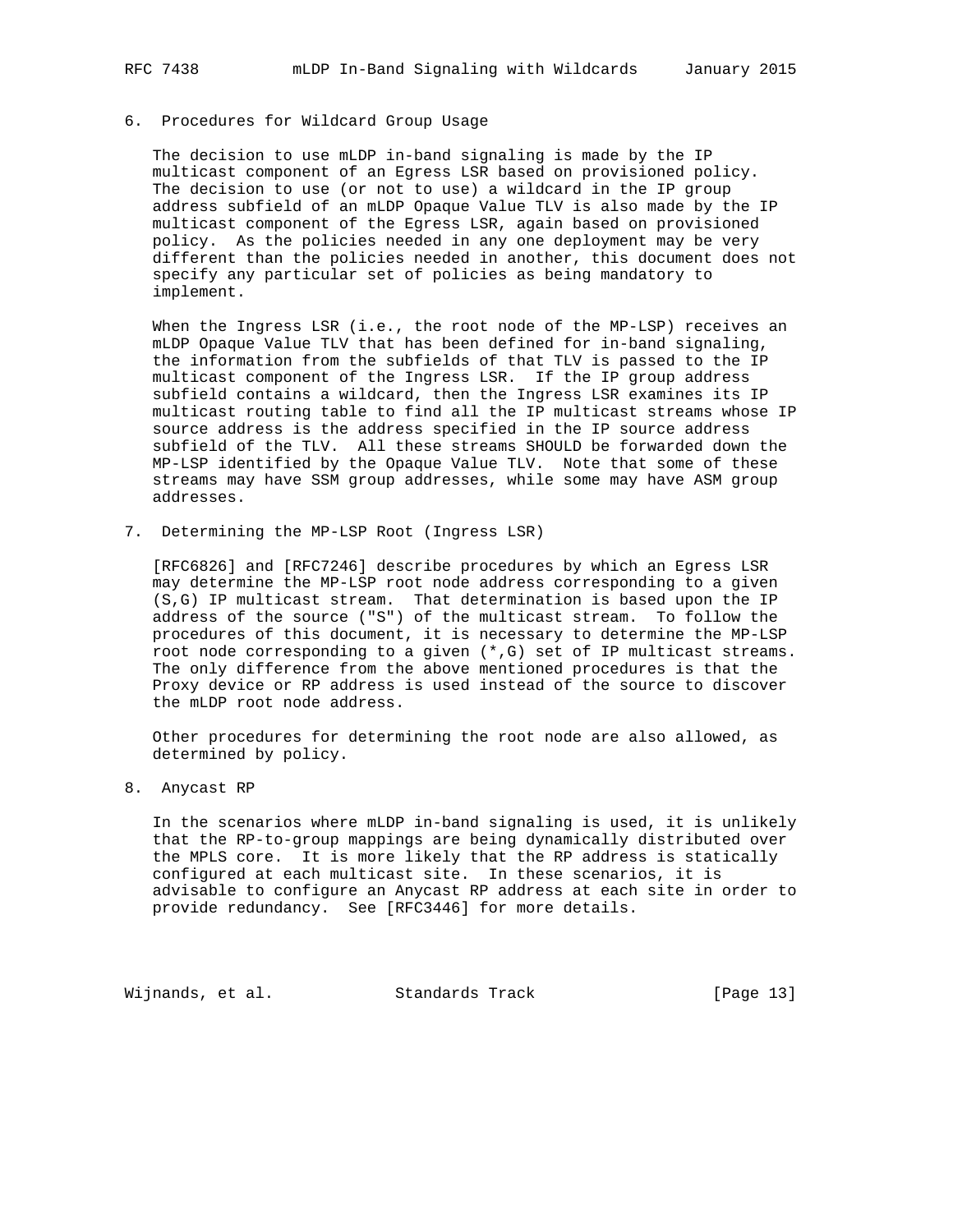9. Security Considerations

 There are no security considerations other than ones already mentioned in [RFC5036], [RFC6826], and [RFC7246].

- 10. References
- 10.1. Normative References
	- [RFC2119] Bradner, S., "Key words for use in RFCs to Indicate Requirement Levels", BCP 14, RFC 2119, March 1997, <http://www.rfc-editor.org/info/rfc2119>.
	- [RFC4601] Fenner, B., Handley, M., Holbrook, H., and I. Kouvelas, "Protocol Independent Multicast - Sparse Mode (PIM-SM): Protocol Specification (Revised)", RFC 4601, August 2006, <http://www.rfc-editor.org/info/rfc4601>.
	- [RFC4605] Fenner, B., He, H., Haberman, B., and H. Sandick, "Internet Group Management Protocol (IGMP) / Multicast Listener Discovery (MLD)-Based Multicast Forwarding ("IGMP/MLD Proxying")", RFC 4605, August 2006, <http://www.rfc-editor.org/info/rfc4605>.
	- [RFC5036] Andersson, L., Minei, I., and B. Thomas, "LDP Specification", RFC 5036, October 2007, <http://www.rfc-editor.org/info/rfc5036>.
	- [RFC6826] Wijnands, IJ., Eckert, T., Leymann, N., and M. Napierala, "Multipoint LDP In-Band Signaling for Point-to-Multipoint and Multipoint-to-Multipoint Label Switched Paths", RFC 6826, January 2013, <http://www.rfc-editor.org/info/rfc6826>.
	- [RFC7246] Wijnands, IJ., Hitchen, P., Leymann, N., Henderickx, W., Gulko, A., and J. Tantsura, "Multipoint Label Distribution Protocol In-Band Signaling in a Virtual Routing and Forwarding (VRF) Table Context", RFC 7246, June 2014, <http://www.rfc-editor.org/info/rfc7246>.
- 10.2. Informative References
	- [GTM] Zhang, J., Giulano, L., Rosen, E., Subramanian, K., Pacella, D., and J. Schiller, "Global Table Multicast with BGP-MVPN Procedures", Work in Progress, draft-ietf-bess mvpn-global-table-mcast-00, November 2014.

Wijnands, et al. Standards Track [Page 14]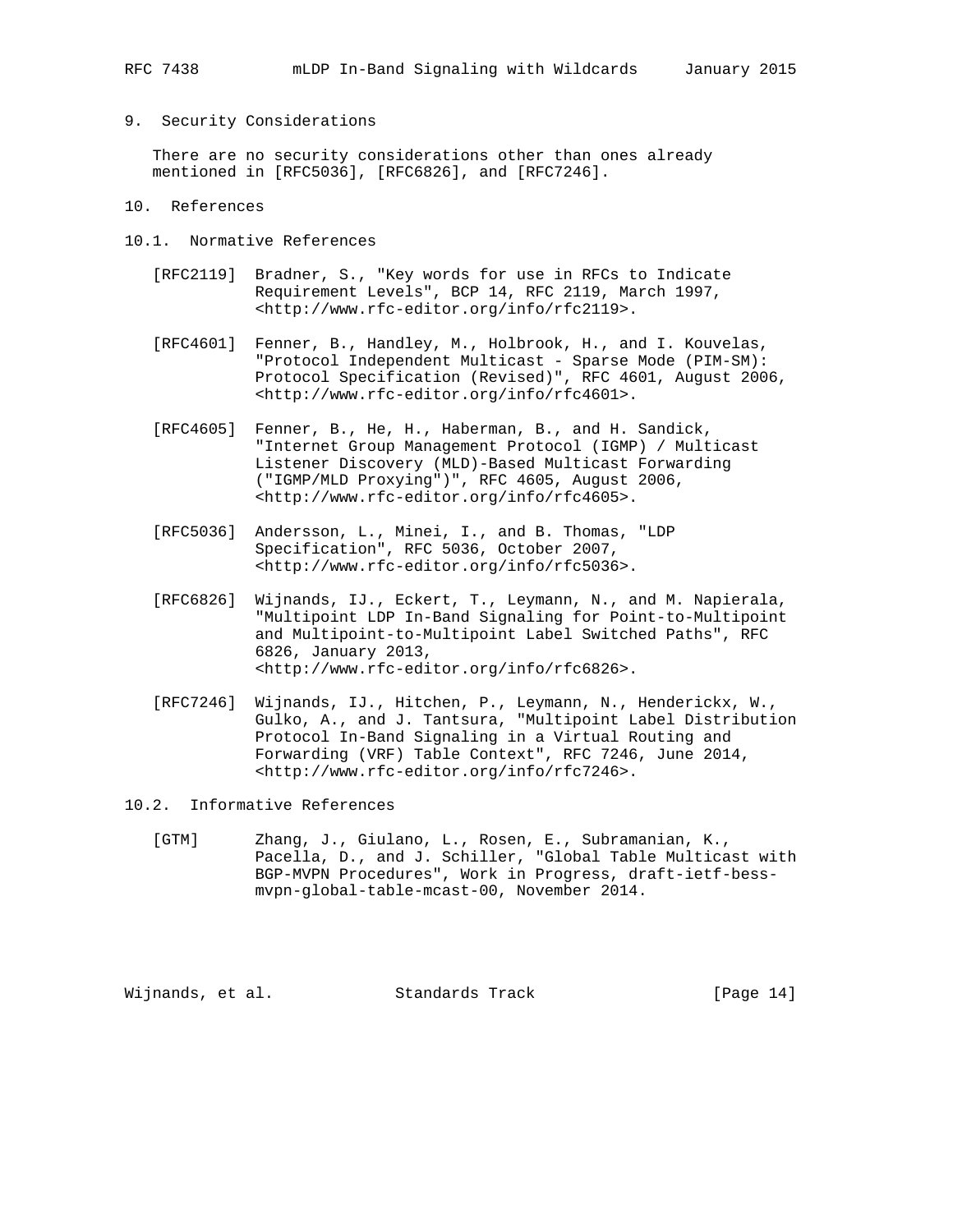- [RFC3446] Kim, D., Meyer, D., Kilmer, H., and D. Farinacci, "Anycast Rendevous Point (RP) mechanism using Protocol Independent Multicast (PIM) and Multicast Source Discovery Protocol (MSDP)", RFC 3446, January 2003, <http://www.rfc-editor.org/info/rfc3446>.
- [RFC3618] Fenner, B. and D. Meyer, "Multicast Source Discovery Protocol (MSDP)", RFC 3618, October 2003, <http://www.rfc-editor.org/info/rfc3618>.
- [RFC5015] Handley, M., Kouvelas, I., Speakman, T., and L. Vicisano, "Bidirectional Protocol Independent Multicast (BIDIR- PIM)", RFC 5015, October 2007, <http://www.rfc-editor.org/info/rfc5015>.
- [RFC6513] Rosen, E. and R. Aggarwal, "Multicast in MPLS/BGP IP VPNs", RFC 6513, February 2012, <http://www.rfc-editor.org/info/rfc6513>.
- [RFC6514] Aggarwal, R., Rosen, E., Morin, T., and Y. Rekhter, "BGP Encodings and Procedures for Multicast in MPLS/BGP IP VPNs", RFC 6514, February 2012, <http://www.rfc-editor.org/info/rfc6514>.

Acknowledgements

 We would like to thank Loa Andersson, Pranjal Dutta, Lizhong Jin, and Curtis Villamizar for their review and comments.

Wijnands, et al. Standards Track [Page 15]